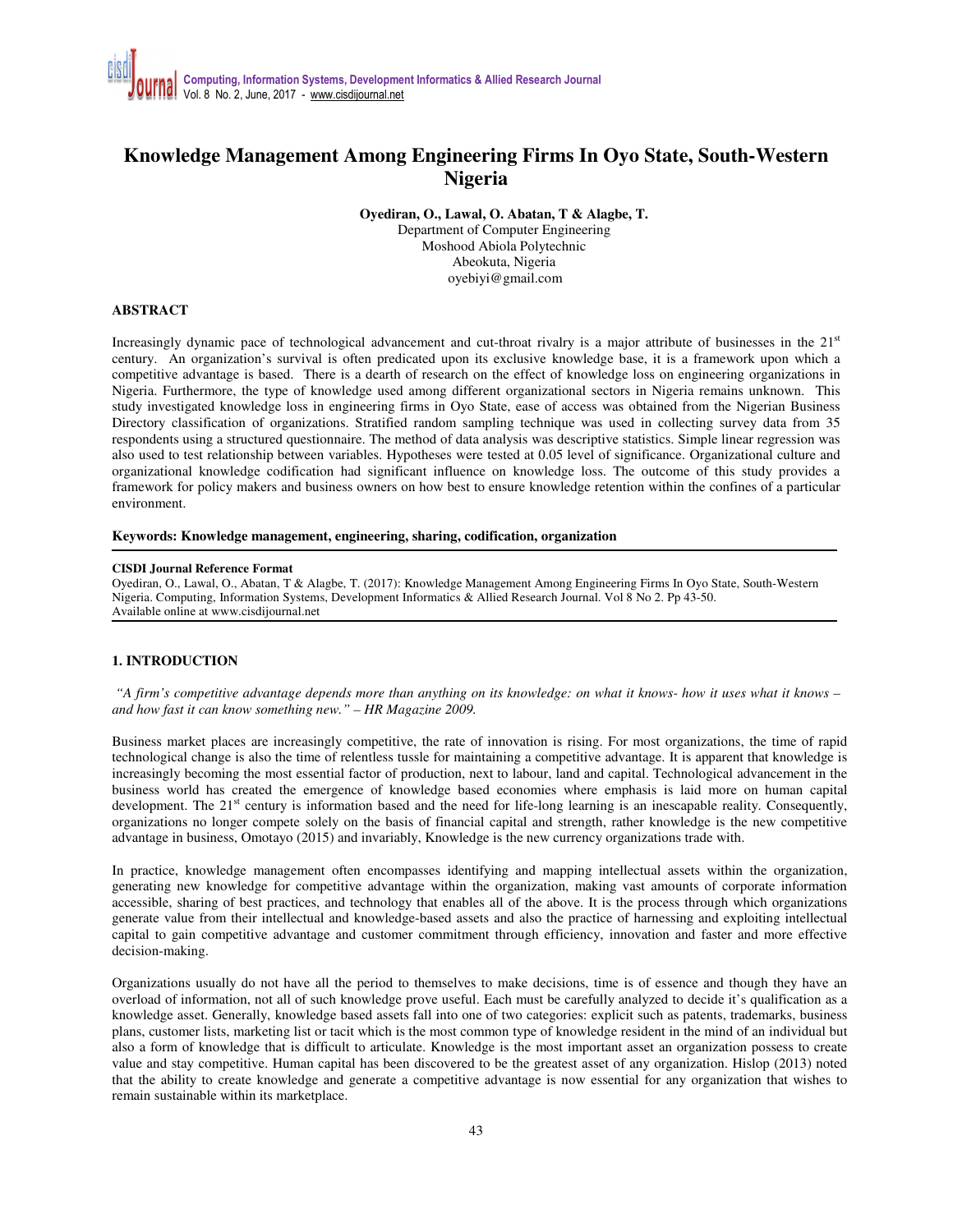# **1.1 Problem Statement**

The need to create and retain knowledge in organization is the heart of the organization in totality as knowledge often acquired at a great expense can be lost upon employee exit, retirement, retrenchment or transfer. Over time, researchers have argued that knowledge is now the organization's most valuable resource (Grant, 1996; Zack, 1999) but employees with valuable knowledge (human capital) may take this with them when they leave, the knowledge may be unique or difficult to imitate, making replacement difficult. Moreover, employee turnover rates are increasing and most often, employees are not replaced. This suggests a reduction in the organization's overall knowledge, because the stock of knowledge resources is not replenished. Furthermore, the average age of the workforce is increasing. Over the next 18 years, a baby boomer will reach retirement age every 18 seconds (Beazley et al., 2002). This means that organizations are increasingly at risk of losing valuable human capital.

No doubt, Individuals are the custodian of organizational knowledge. However, with humans come a number of key factors. Individuals may get fired, retrenched, fall critically ill or at most die and because knowledge creation is purely a human process, organizations must find a means of storing and retrieving such knowledge. Although most new employees bring useful specialist experience with them, few organizations tap this rich reservoir of information, most organizations still repeatedly find these a daunting task and the impact of effectively harnessing these potential remains widely unknown. The type of knowledge needed for survival by engineering organizations in an information overloaded age presents a gap. Furthermore, there is a dearth of research at organizational level on critical success factors needed by engineering organizations, these sector is key to the much desired rapid industrialization of the nation's economy.

This study identifies whether the knowledge loss caused by the exit of valuable employees affects the organization and its surviving employees, and if so, how. This study attempts to determine the influence of knowledge management on performance of engineering organizations. It aims to contribute to existing body of literature on knowledge management by proposing a knowledge management framework that can be adopted for use by various organizations and also present findings that serve as a guide for policy makers in making informed decisions on knowledge management organization best practices.

#### **1.2 Research Objectives.**

- 1. To determine the type of knowledge needed by engineering organizations in Oyo state.<br>2. To determine the influence of knowledge transfer on organizational performance.
- 2. To determine the influence of knowledge transfer on organizational performance.
- 3. To determine the influence of knowledge management processes (codification and sharing) on organizational performance.

# **1.3 Research Questions**

- What type of knowledge do engineering organizations acquire?
- 2. How is knowledge transferred in engineering organizations?
- 3. How do engineering organizations codify knowledge?

#### **1.4Research Hypotheses**

- 1. Knowledge codification will not have any significant influence on organizational performance.
- **2.** Knowledge sharing will not have any significant influence on organizational performance.

#### **1.5 Justification of the Study**

The study proposes a knowledge loss framework that can be adopted for implementation by various firms as a means of minimizing the loss of organizational knowledge. Second, the findings from this study could serve as a guide for policy makers in formulating informed policies that promote knowledge retention within organizations.

#### **1.6 Scope of Study**

This study focuses on registered engineering firms within five selected local government areas in Ibadan, Oyo state. Ibadan is the third largest city in Africa with a thriving and teeming population. These local governments are densely populated with various industries ranging from small start-ups to large corporations**.**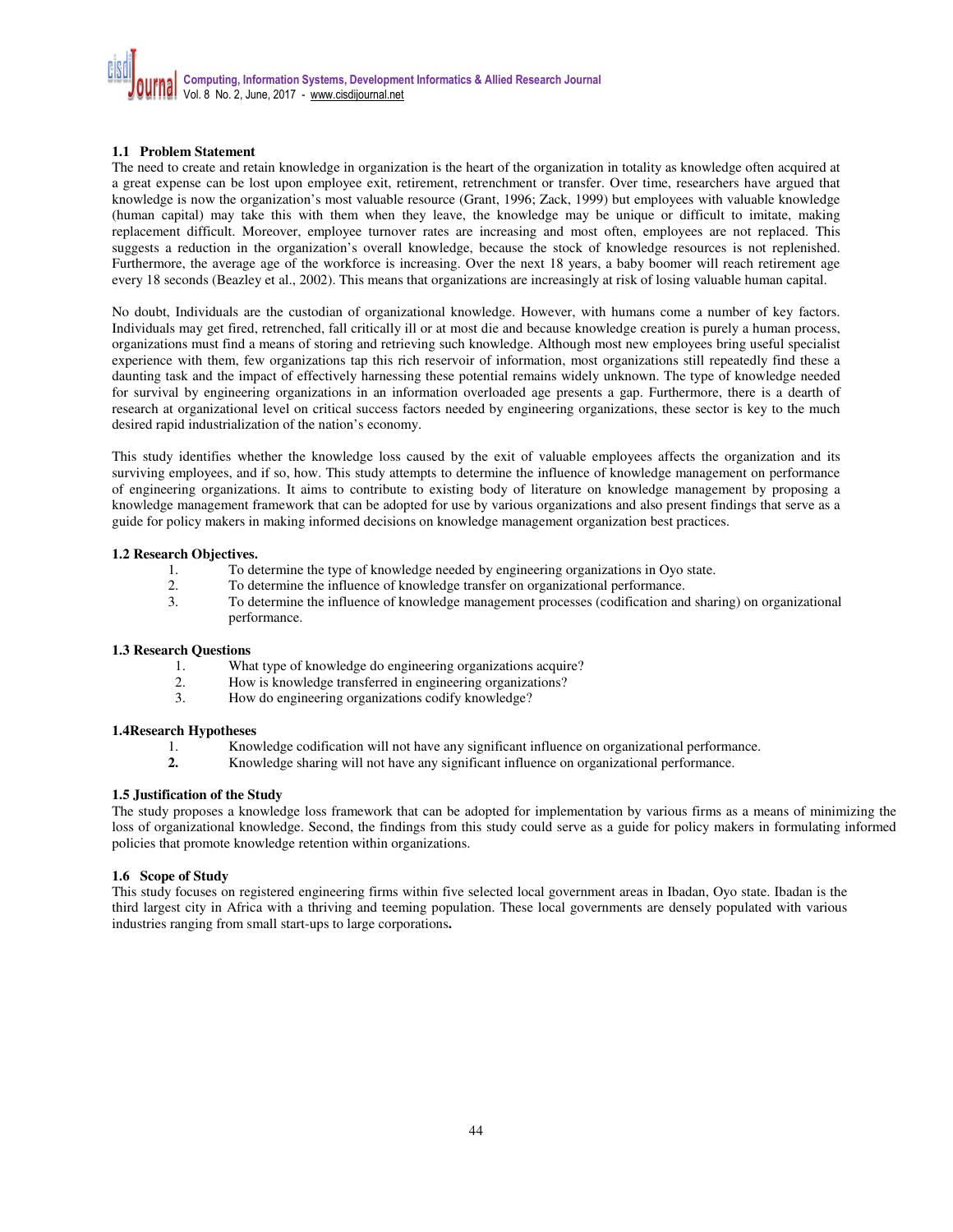# **2. REVIEW OF LITERATURE**

#### **2.1 Knowledge and Knowledge Management**

Knowledge often times can be defined as a justified personal belief. Oyelusi (2014) defines knowledge as the collective understanding plus the ability to transform this understanding into actions (skills), which yields performance being dependent of the situation in which it is learned and used.

Knowledge is one of the most imperative asset for an organization to create values and by extension, a sustainable competitive lead, it is an intangible resource, we sense its value only when we use and apply it to create a business value (Asseffa, 2010). Knowledge can be distinguished in two different types. Nonaka (1994); Nonaka and Takeuchi (1995) describe knowledge as existing in two dimensions – tacit and explicit knowledge. In essence, knowledge is most commonly categorised as either explicit (coded) or tacit (that which is in people's heads). Tacit knowledge is the personal and contextspecific knowledge of a person that resides in the human mind, behaviour, and perception (Duffy 2000).

It evolves from people's interactions and requires skill and practice. Tacit knowledge is highly personal (held within the holder), subjective, difficult to formalize, articulate and communicate fully, experience based, contextualized, job specific, transferred through conversation or narrative, not captured by formal education or training and may even be subconscious but capable of becoming explicit knowledge (Nonaka and Takeuchi, 1995, Hislop, 2013). It is the type of knowledge that is used mostly by organisational members in the performance of duties. Tacit knowledge is hard to verbalise because it is expressed through action based skills and cannot be reduced to rules and recipes. It is deeply rooted in action, procedures, commitment, ideals, values and it can only be indirectly accessed.

In practice, knowledge management often encompasses identifying and mapping intellectual assets within the organization, generating new knowledge for competitive advantage within the organization, making vast amounts of corporate information accessible, sharing of best practices, and technology that enables all of the above. It remains a relatively new practice in several industries and each industry has its own key knowledge asset.

#### **2.2 Knowledge Management Processes**

KM is viewed as a process, where many activities are formed to carry out key elements of an organisation's KM strategy and operations. Not every information is valuable and the task of determining which knowledge to retain or discard ultimately resides with an organization, this however is no little task particularly for organizations within developing economies such as Nigeria. Knowledge management is a cross-disciplinary domain that involves the planning, organizing, motivating, and controlling of people, processes and systems in the organization to ensure that its knowledge-related assets are improved and effectively employed. Knowledge management processes and activities capable of influencing knowledge loss in organizations abound. Several authors have shared their perspectives on the processes that encompass organizational knowledge management, one of the earliest studies is that of Tiwana (2000), he identified three knowledge management activities as knowledge acquisition, knowledge sharing and knowledge utilization.Knowledge management however primarily focuses on tacit knowledge commonly resident in an organization. Over the years, employees learn from continuously doing an organizations work, this form of knowledge differs from book knowledge and often cannot be articulated.

Similarly, the processes of KM involve knowledge acquisition, creation, refinement, storage, transfer, sharing, and utilization and organizations that do not implement effective KM strategies may face some difficulties. Although individuals can perform each of the KM processes independently, KM is largely an organizational activity that focuses on what managers can do to enable its goals to be achieved, how they can motivate individuals to participate in achieving them and how they can create social processes that will facilitate KM success. *Knowledge sharing* is an essential mechanism capable of turning individual knowledge into group organizational knowledge. This assertion is strongly supported by previous studies which summarily opine that sharing of knowledge represents the core of knowledge management and that the organizations that shares knowledge among its management and staff grows stronger and becomes more competitive.

#### **2.3 Organizational Knowledge**

What happens when an employee leaves an organization? Traditionally, human resource management particularly in Nigeria address this issue by simply recruiting new employees or training existing employees as replacements. Individuals make up an organization. Employee exit is a cumulative effect of several factors. Early days of the industrial revolution witnessed organizations with improved efficiency, effectiveness and greater competitive edge through the automation of manual labor and reduction in redundancy. Now in the age of *Knowledge workers,* many organizations have gone through considerable reformation to reduce redundant workers and jobs. Every now and then these efforts lead to the ideas of business process engineering. Downsizing, though a global phenomenon is at the moment a re-occurring decimal among Nigerian organizations resulting in major loses, sometimes irreplaceable, of core knowledge assets as employees walked out the door with their knowledge. The outcome of such knowledge dissipation are diminutive innovation, teamwork and throughput.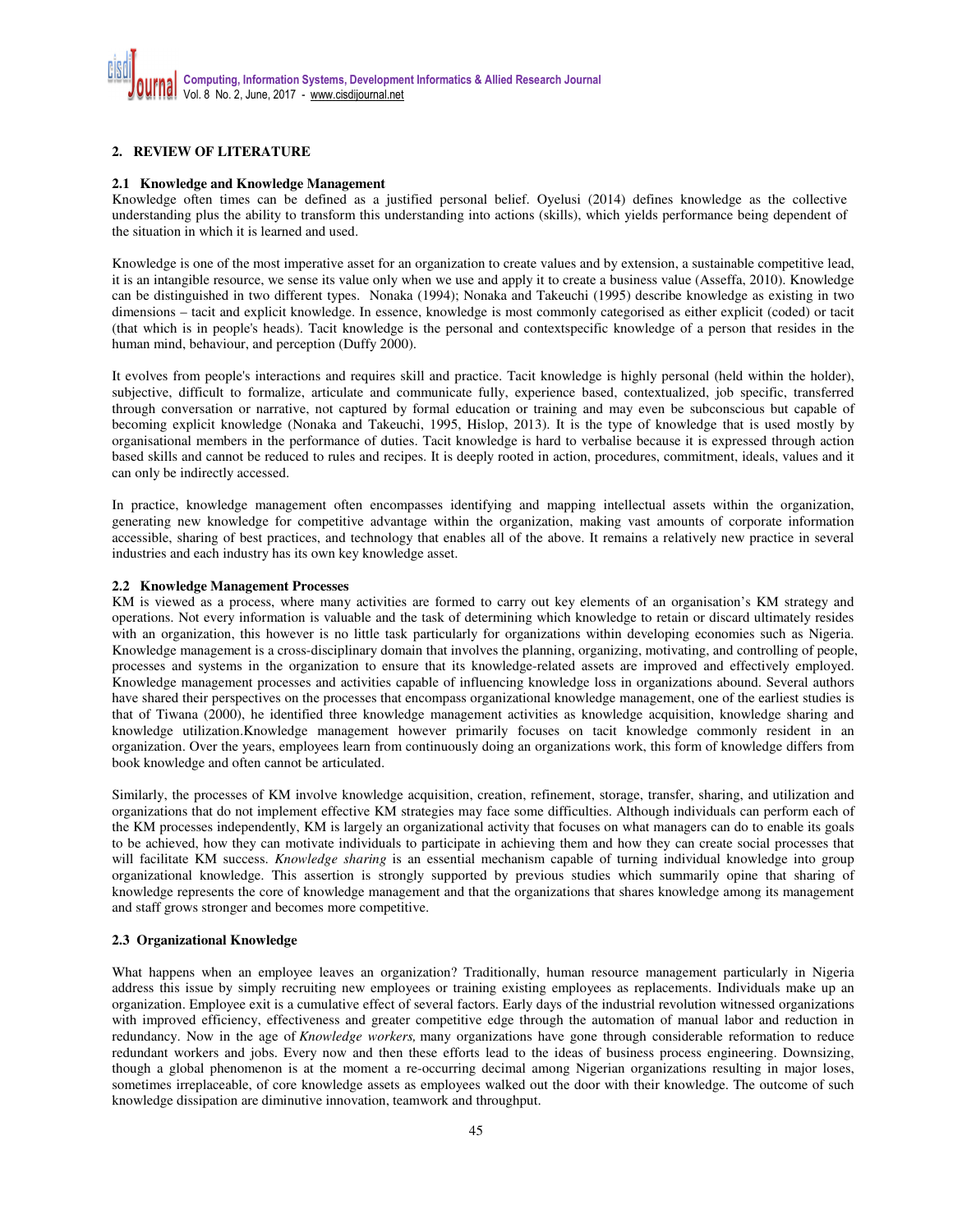Organizational Knowledge is the ability of a company as a whole to create new knowledge, disseminate it throughout the organization, and embody it in products, services and systems. Ultimately, the quality of an organization's knowledge is a major determinant of its competitive advantage. Organizational assets related to knowledge often include knowledge in the form of printed documents such as patents and manuals, knowledge stored in electronic repositories such as a "best-practices" database, employees' knowledge about best job practices, knowledge held by teams working on focused problems and knowledge that is embedded in products, processes and relationships.

# **3. METHODOLOGY**

#### **3.1. Location and Population of the Study**

The purpose of this study is to determine the impact of knowledge management on organizational performance among engineering firms in Ibadan, Oyo State. Ibadan as the capital of Oyo State is the fourth largest city in Nigeria by population after Lagos, Kano, and Port Harcourt .Ibadan is also largest in geographical area. At independence, Ibadan was the largest and the most populous city in Nigeria and the third in Africa after Cairo and Johannesburg. It has an estimated population of 2,550,593 according to 2006 census results (National Bureau of Statistics, Nigeria 2006). The population of central Ibadan, also known as Ibadan metropolis which includes five LGAs, is 1, 338, 659. Over the years, Ibadan has grown in importance and has served as the administrative center for the whole region of southern Nigeria (1946-1960) and as the capital of the western region (1960-1962). Ibadan has been the capital of Oyo State since 1991 and is also still the largest city in Nigeria.

# **3.2 Sampling Procedure**

Purposive sampling technique was used in selecting the local government areas considered for the study. Furthermore, a simple random sampling procedure was employed to ensure that each engineering firm had an equal chance at selection. Ease of access was navigated through professional association of engineering firms within the state. Engineering firms belong to associations such as MAN (Manufacturers Association of Nigeria) and state chapters of commerce and industry. A list of engineering firms within Ibadan, Oyo state was compiled from the Nigeria business directory classification of companies (2009) consisting of 200 names. 100 names were randomly selected representing half of the total population. A structured questionnaire was used in eliciting data from 100 respondents out of which a total of eighty eight (87) copies of the questionnaire were retrieved and used for the analysis. Data collected were analyzed using descriptive statistics (frequencies and percentages) and simple linear regression.

# **4. PRESENTATION OF RESULTS AND DISCUSSION**

#### **4.1. Demographic Profiles of engineering Organizations**

The frequency distributions of the demographic profiles of engineering organizations are displayed in table 4.1 below: **Table 4.1 Organizational Profile of the Respondents**

| How long has your organization been in existence?    |          | Frequel Percentage $(\% )$ |  |  |  |  |
|------------------------------------------------------|----------|----------------------------|--|--|--|--|
| Below 5 years                                        | 22       | 25.2                       |  |  |  |  |
| $5-10$ years                                         | 11       | 12.6                       |  |  |  |  |
| $11-20$ years                                        | 24       | 27.5                       |  |  |  |  |
| Above 20 years                                       | 30       | 34.4                       |  |  |  |  |
| What is your organization's staff strength?          |          |                            |  |  |  |  |
| Below 20                                             | 28       | 32.1                       |  |  |  |  |
| 21-50                                                | 32       | 36.7                       |  |  |  |  |
| 51-100                                               | 17       | 19.5                       |  |  |  |  |
| Above 100                                            | 10       | 11.5                       |  |  |  |  |
| <b>Department</b>                                    |          |                            |  |  |  |  |
| Finance                                              | 14       | 16.0                       |  |  |  |  |
| HR                                                   | 11       | 12.6                       |  |  |  |  |
| Admin                                                | 25       | 28.7                       |  |  |  |  |
| Supply & Logistics                                   | $\Omega$ | $\theta$                   |  |  |  |  |
| <b>Information Technology</b>                        | 31       | 35.6                       |  |  |  |  |
| Others                                               | 6        | 6.89                       |  |  |  |  |
| What is the scope of your organization's operations? |          |                            |  |  |  |  |
| National                                             | 41       | 47.1                       |  |  |  |  |
| International                                        | 19       | 21.8                       |  |  |  |  |
| National and International                           | 27       | 31.0                       |  |  |  |  |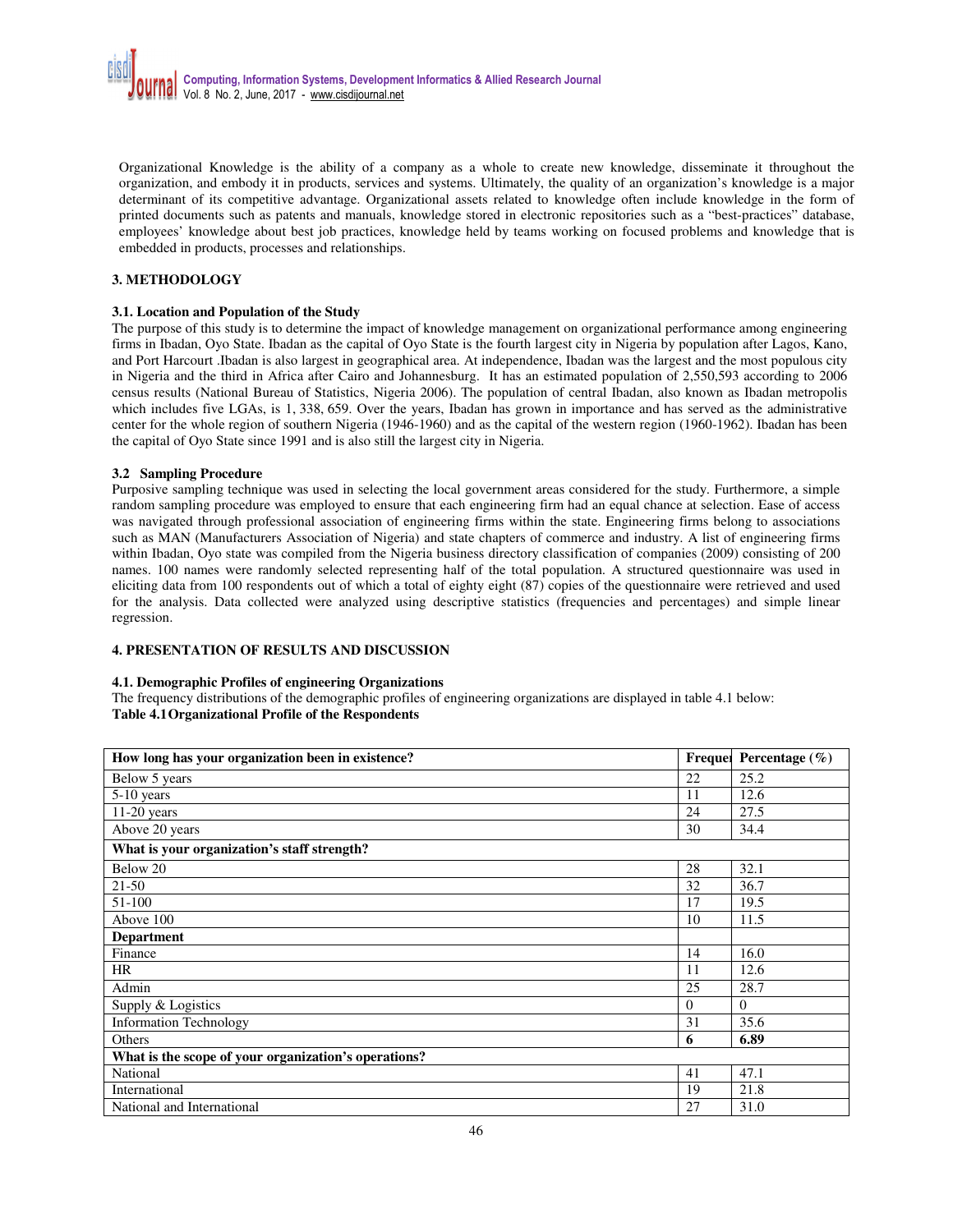#### **4.1.2 Research Questions**

**Research Question One: How is Knowledge transferred within engineering organizations? Table 4.3: Frequency Distribution for Knowledge Transfer in Organization** 

|                | <b>Knowledge Transfer (Technology)</b>                                                | INTERNET | INTRANET     | EMAII        | CONFEREN<br>CING<br>VIDEO |              |
|----------------|---------------------------------------------------------------------------------------|----------|--------------|--------------|---------------------------|--------------|
| 1              | These technologies are effective within our organization                              | Yes      | 80(91.9%)    | $81(93.1\%)$ | $81(93.1\%)$              | 16(18.3%)    |
|                |                                                                                       | No       | $7(8.0\%)$   | $6(6.8\%)$   | $6(6.8\%)$                | $71(81.6\%)$ |
| $\overline{2}$ | All employees can make use of these available technologies<br>within our organization | Yes      | 59(67.8%)    | 32(36.7%)    | $60(68.9\%)$              | $11(12.6\%)$ |
|                |                                                                                       | No       | $28(32.1\%)$ | $55(63.2\%)$ | $27(31.0\%)$              | 76(87.4%)    |
| 3              | We use the following to retrieve, share and disseminate                               | Yes      | 55(63.2)     | 12(13.7%)    | 5(5.7%)                   | $1(1.1\%)$   |
|                | knowledge                                                                             |          | 32(36.7%)    | 65(74.7%)    | 82(94.3%)                 | 86(98.8%)    |
| $\overline{4}$ | We use the following to transfer knowledge with our other                             | Yes      | 66(75.85)    | $15(17.2\%)$ | $8(9.1\%)$                | $1(1.1\%)$   |
|                | branches                                                                              |          | $21(24.1\%)$ | 72(82.7%)    | 79(90.8%)                 | 86(98.8%)    |
| 5              | Employees have access to the following technologies at all                            | Yes      | 73(83.9%)    | $66(75.8\%)$ | 72(82.7%)                 | $2(2.3\%)$   |
|                | times                                                                                 | No       | 14(16.1)     | $21(24.1\%)$ | 15(17.2%)                 | 85(97.7%)    |

# **Research Question Two: How is knowledge shared within engineering organizations?**

|    | Knowledge Sharing (Organizational Culture)                        |              |              |              |
|----|-------------------------------------------------------------------|--------------|--------------|--------------|
|    | We encourage knowledge sharing in our organization through (1-3): |              |              | A            |
|    | Top to Bottom ie Superior to surbodinate                          | $2(2.6\%)$   | 12(13.7%)    | 73(83.9%)    |
|    | Upward with superiors (e.g. cleaners sharing with the Director)   | $16(18.4\%)$ | $10(11.4\%)$ | $61(70.1\%)$ |
| 3. | Horizontally with colleagues                                      | $16(18.3\%)$ | $2(2.2\%)$   | 69(79.3%)    |
| 4. | Our beliefs, values and norms encourage intra-organizational      | $10(11.4\%)$ | $17(19.5\%)$ | $60(68.9\%)$ |
|    | knowledge sharing                                                 |              |              |              |
| 5. | Experienced employees hoard their knowledge                       | 50(57.5%)    | $12(13.8\%)$ | 25(28.7%)    |
| 6. | There is a culture of secrecy within our organization             | $37(42.5\%)$ | $8(9.1\%)$   | 42(48.3%)    |
| 7. | We encourage mentoring relationships for new employees            |              |              |              |
|    |                                                                   | $17(19.5\%)$ | $23(26.4\%)$ | 47(54.0%)    |

# *Research Question Three: How is knowledge codified within engineering organizations?*  **Table 4.4: Frequency Distribution for Knowledge Codification within Organizations**

|    | Knowledge Codification (Knowledge identification and capture)                     | D            |              | A            |  |  |  |  |
|----|-----------------------------------------------------------------------------------|--------------|--------------|--------------|--|--|--|--|
|    | Knowledge is identified in your organization through:                             |              |              |              |  |  |  |  |
| 1. | The skills and experiences of each employee                                       | 12(13.7%)    | 6(6.8%       | 69(79.3%)    |  |  |  |  |
| 2. | The assignment of specific tasks to each department                               | 5(5.74%)     | 13(14.9%)    | 69(79.3%)    |  |  |  |  |
|    | We capture knowledge through:                                                     |              |              |              |  |  |  |  |
| 3. | Documenting work processes and projects done                                      | 15(17.2%)    | $35(40.2\%)$ | 37(42.5%)    |  |  |  |  |
| 4. | Eliciting the experiences of our employees                                        | 20(22.9%)    | $10(11.5\%)$ | 57(65.5%)    |  |  |  |  |
| 5. | The regular presentation of project reports                                       | 32(36.7%)    | $35(40.2\%)$ | $20(22.9\%)$ |  |  |  |  |
|    | <b>Knowledge Codification (Knowledge map)</b>                                     |              |              |              |  |  |  |  |
| 6. | Knowledge resources are ordered in an accessible and easy to use manner           | $40(45.9\%)$ | 25(28.7%)    | 22(25.3)     |  |  |  |  |
| 7. | We make use of an organizational chart to describe the expertise of each employee | 65(74.7%)    | $10(11.5\%)$ | 12(13.7%)    |  |  |  |  |
| 8. | We organize knowledge in an order of importance                                   | 19(21.8%)    | $11(12.6\%)$ | 57(65.5%)    |  |  |  |  |
| 9. | We only make use of employees at the strategic level to resolve complex problems  | 31(35.6%)    | 12(13.7%)    | 44(50.5%)    |  |  |  |  |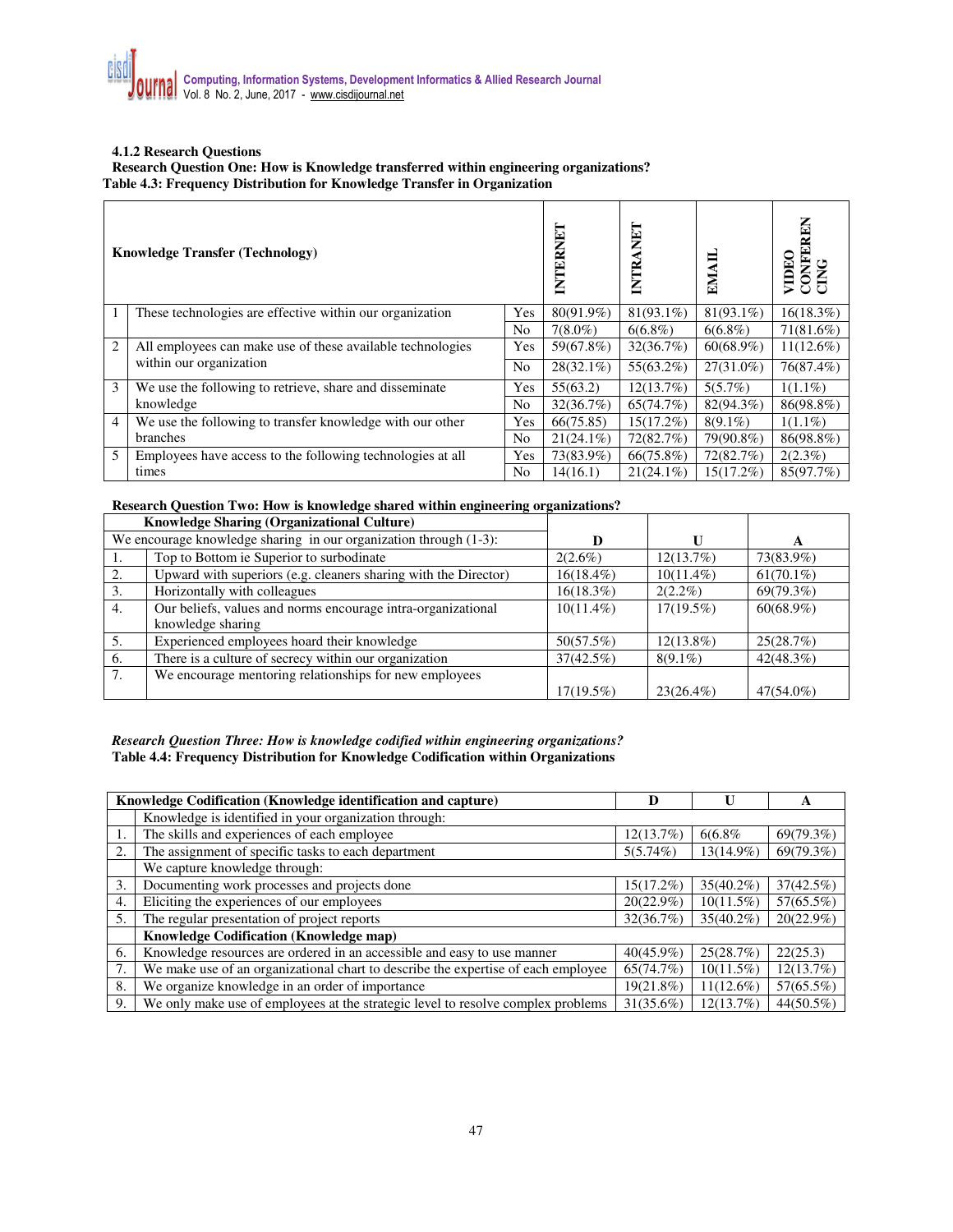# **4.1.3 Research Hypothesis**

*Knowledge codification will not have any significant influence on organizational performance* 

|                        | Unstandardized Coefficients |            | <b>Standardized Coefficients</b> |        | p-value |  |  |
|------------------------|-----------------------------|------------|----------------------------------|--------|---------|--|--|
|                        |                             | Std. Error | Beta                             |        |         |  |  |
| Constant)              | 33.597                      | 799        |                                  | 18.671 | .000    |  |  |
| Knowledge Codification | .178                        | .069       | .306                             | 2.594  | .011    |  |  |

#### **Table 4.5. Regression Analysis Between Knowledge Codification and Organizational Performance**

Table 4.7 showed that there was a significant relationship between knowledge codification and knowledge loss ( $r= 18.67$ ; p<0.05). This implied that, knowledge codification is a significant predictor of knowledge loss in an IT organization. Therefore, the null hypothesis was rejected while the alternate hypothesis is not rejected.

*Knowledge sharing will not have any significant influence on organizational performance.* 

# *Table 4.6 Regression Analysis Between Knowledge Sharing and Organizational Performance*

|                   | Unstandardized Coefficients |            | <b>Standardized Coefficients</b> |        | p-value |
|-------------------|-----------------------------|------------|----------------------------------|--------|---------|
|                   |                             | Std. Error | <b>B</b> eta                     |        |         |
| (Constant)        | 34.347                      | .106       |                                  | 31.043 | .000    |
| Knowledge Sharing | .234                        | 066        | .397                             | 3.566  | .001    |

Results from table 4.6 showed that there is a significant relationship  $(r = 0.397)$  between knowledge sharing and knowledge loss (p<0.05). This implied that, knowledge sharing is a major factor and predictor of performance in an engineering organization. Thus, the null hypothesis was rejected implying that there is a relationship between knowledge sharing and knowledge loss.

# **5. DISCUSSION OF FINDINGS**

Many forms of knowledge exist. They typically include human (what individuals know or know how to do which are manifested as skills or expertise), social (which exists between individuals or within groups), cultural (which reflects a collective understanding of how things are done within an organization) and structural knowledge (which is embedded in an organization's systems, processes, tools and routines). Engineering organizations require Structural knowledge. This form of knowledge is assumed to exist independently of what humans know as it is explicit in nature and rule based and therefore, clearly an organizational resource. Results from the study revealed that engineering organizations within the state have a long history of existence. Most of the organizations operating within the state have been in operation for more than 20years as indicated by 34.4% response rate. This perhaps is a pointer to the myriad of challenges still experienced by businesses and business owners in Nigeria and that Long years of existence over time has failed to transform economic fortunes of their host communities and the country as a whole as Nigerian organizations after sometime often struggle not to go under. Accordingly, a recent study by Fatai (2013) asserted that problems and challenges of organizations in Nigeria are consequently tied to certain economic variables that generally characterize the nation's economy. Also, 27.5% admitted to having been in existence for 11-20years.

Engineering organizations within the state reported having a staff strength of 36.7% while 32.1% had a staff strength below 20. This percentage is considered low and a reflection of the poor state of engineering activities within the country, currently, Nigeria is a predominantly consuming nation with large dependence on foreign exports. Though data elicitation was not tied to specific units within the organizations, the information technology unit recorded a greater percentage response of 35.6% (31%) closely followed by the administrative units with 28.7% (25). The scope of operation of most engineering firms in Nigeria leaves much to be desired. Majority of these organizations, 41% (47.1) still operate within the shores of the country. This might not be unconnected to the fact that Nigerian business organizations are beleaguered with many overwhelming but surmountable socioeconomic challenges. Knowledge transfer essentially involves a formalized function of developing specific strategies to encourage knowledge exchange (Davenport and Prusak, 1998:89 in Kakabadse, 2001). Results indicated that majority of engineering firms employ the internet effectively as a key knowledge transfer tool for employee use, knowledge retrieval, knowledge transfer and regular access as indicated by 80(91.9%). 59(63.8%), 55(63.2%), 66(75.8%) and 73(83.9%) respectively. The high proportion of internet use among engineering firms might not be unconnected with the current high influx of telecommunication service providers into the country's business terrain in recent times. Other forms of technology such as intranet and email also showed high response rate in terms of use and availability.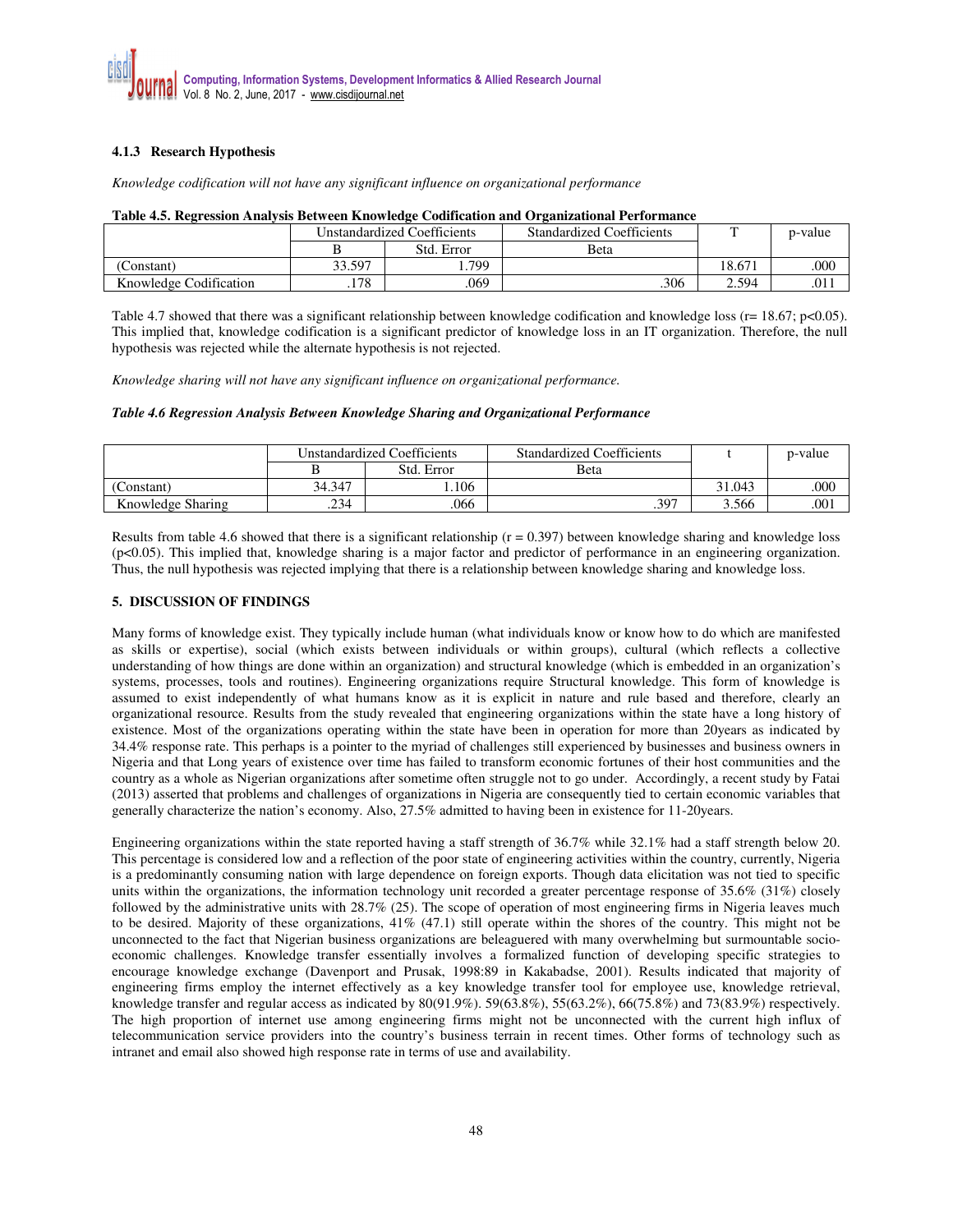

A key determinant of organizational success is inherent in it's information sharing culture. 73(83.9%) of respondents agreed that knowledge is shared from top to bottom while  $61(70.1\%)$  concurred to a more flexible pattern of knowledge sharing originating from surbodinates to superiors. Knowledge sharing among colleagues recorded a high response rate of 69(70.3%), this agrees with the response to beliefs and norms within the organization as indicated by 60(68.9%). Organizational culture adopted by engineering firms promote knowledge sharing and accordingly, a comparatively low number agreed to hoarding of knowledge by experienced employees. 42(48.3%) were of the opinion that a culture of secrecy existed within their organizations, this may be equivalent to trade secrets peculiar to any organization which ensures their continual survival within the business terrain. 47 (54%) also agreed to a culture of mentoring new employees.

Organizations need to capture the knowledge they have i.e codify it in a re-usable manner, share it and use it to some commercial benefit. Knowledge codification varies within organizations. Skills and experience of each employee, assignment of specific tasks had a high response rate as 69(79.3%) agreed to various ways of identifying knowledge. 37(42.5%), 57(65.5%) agreed to documentation of work processes as well as elicitation of employee experience respectively as ways of knowledge capture n their organization. Furthermore, 22(25.3%), 12(13.7%), 57(65.5%) and 44(50.5%) respectively agreed to the use of knowledge map in various ways to codify knowledge.

# **6. CONCLUSION**

In this paper, knowledge management among engineering firms have been studied. Various ways by which engineering organizations acquire, transfer and codify knowledge have also been discussed. The many years of existence for most of the engineering. firms have not translated into growth and development for the sector and for the nation at large. Results suggests that knowledge management practices is still at its infancy stage in most engineering firms. This might not be unconnected to the abysmally low engineering versatility within the Nigerian state.

# **7. RECOMMENDATION**

The outcome of this study offers new promising fields of future research. Engineering firms represent an integral part of any nations per capital strength hence the need for concerted efforts towards reviving the nearly comatose practice among firms operating in Nigeria.

Based on the aforementioned, the following recommendations are made:

- 1. A proper documentation of all projects embarked upon is of uttermost importance.
- 2. A culture of mentoring new employees such as practiced by giant corporations and big multi-nationals will go a long way in ensuring the continuous survival of engineering firms within the shores of Nigeria.